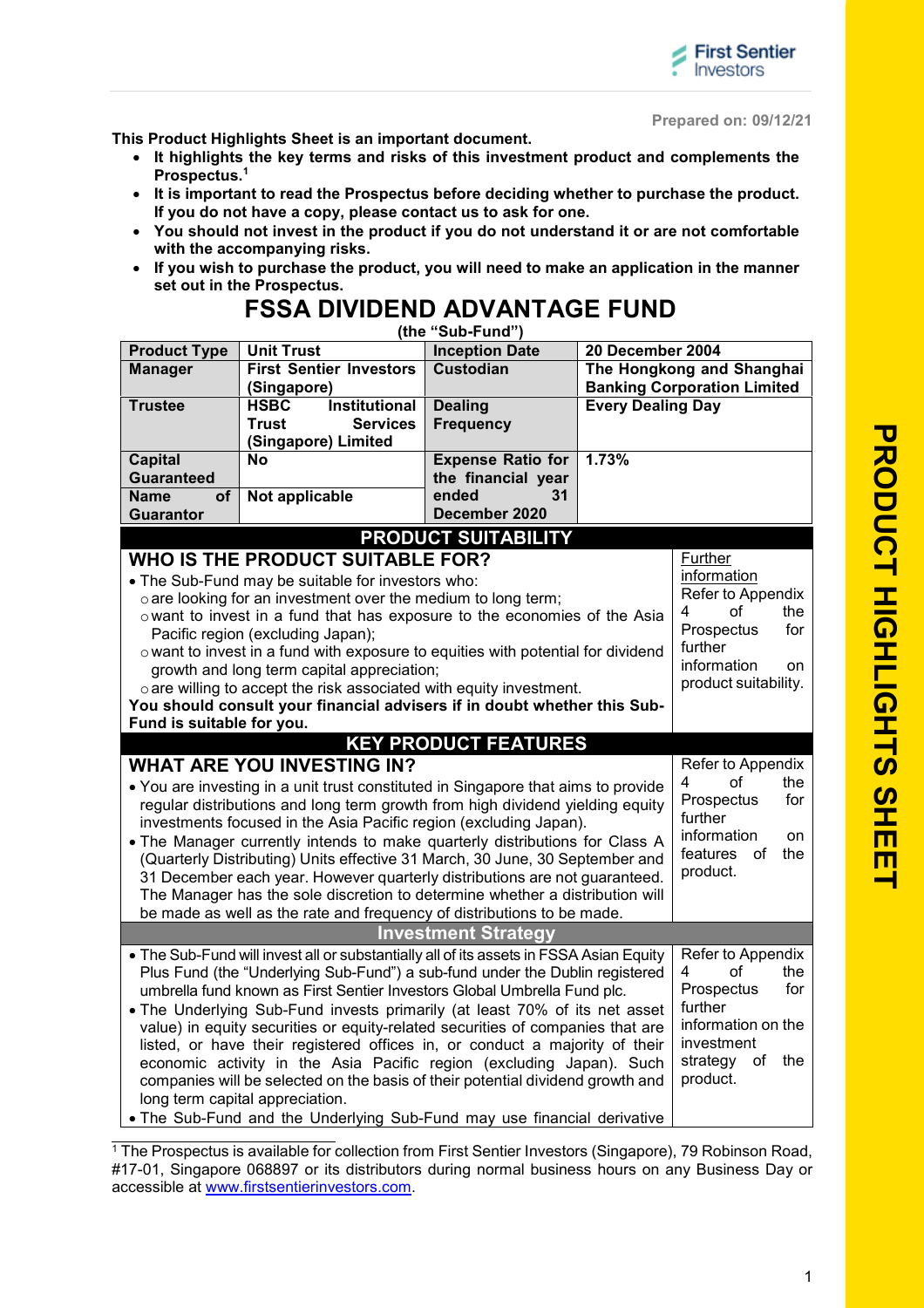| instruments for the purposes of hedging or for efficient portfolio management.                                                                                                                                                                                                                                                                                                                                                                                                                                                                                                                                                                                                                                                                                                                                                                                                                                                                                                                                                                                                                                                                                                                                             |                                                                                                                                                                                                                                                                                                                        |  |  |  |  |
|----------------------------------------------------------------------------------------------------------------------------------------------------------------------------------------------------------------------------------------------------------------------------------------------------------------------------------------------------------------------------------------------------------------------------------------------------------------------------------------------------------------------------------------------------------------------------------------------------------------------------------------------------------------------------------------------------------------------------------------------------------------------------------------------------------------------------------------------------------------------------------------------------------------------------------------------------------------------------------------------------------------------------------------------------------------------------------------------------------------------------------------------------------------------------------------------------------------------------|------------------------------------------------------------------------------------------------------------------------------------------------------------------------------------------------------------------------------------------------------------------------------------------------------------------------|--|--|--|--|
| <b>Parties Involved</b>                                                                                                                                                                                                                                                                                                                                                                                                                                                                                                                                                                                                                                                                                                                                                                                                                                                                                                                                                                                                                                                                                                                                                                                                    |                                                                                                                                                                                                                                                                                                                        |  |  |  |  |
| <b>WHO ARE YOU INVESTING WITH?</b><br>• The Sub-Fund is a sub-fund of the Singapore constituted umbrella fund First<br>Sentier Investors Global Growth Funds (the "Scheme").<br>• The Manager of the Sub-Fund is First Sentier Investors (Singapore).<br>• The Trustee of the Sub-Fund is HSBC Institutional Trust Services (Singapore)<br>Limited and the Custodian of the Sub-Fund is The Hongkong and Shanghai<br>Banking Corporation Limited.                                                                                                                                                                                                                                                                                                                                                                                                                                                                                                                                                                                                                                                                                                                                                                          | Refer<br>to<br>"Management",<br>"The Trustee and<br>Custodian"<br>the<br>"Other<br>and<br>Parties" sections<br>in Paragraphs 2,<br>3 and 4 of the<br>Prospectus<br>for<br>further<br>information on the<br>role<br>and<br>responsibilities of<br>these entities and<br>what happens if<br>become<br>they<br>insolvent. |  |  |  |  |
| <b>KEY RISKS</b>                                                                                                                                                                                                                                                                                                                                                                                                                                                                                                                                                                                                                                                                                                                                                                                                                                                                                                                                                                                                                                                                                                                                                                                                           |                                                                                                                                                                                                                                                                                                                        |  |  |  |  |
| WHAT ARE THE KEY RISKS OF THIS INVESTMENT?<br>Investment in the Sub-Fund is designed to produce returns over the long term<br>and is not suitable for short term speculation.<br>The value of the Sub-Fund and its dividends or coupons (if any) may rise<br>or fall. These risk factors may cause you to lose some or all of your<br>investment and your principal may be at risk.                                                                                                                                                                                                                                                                                                                                                                                                                                                                                                                                                                                                                                                                                                                                                                                                                                        | Refer to Schedule<br>of<br>2<br>the<br>for<br>Prospectus<br>further information<br>on risks of the<br>product.                                                                                                                                                                                                         |  |  |  |  |
| <b>Market and Credit Risks</b>                                                                                                                                                                                                                                                                                                                                                                                                                                                                                                                                                                                                                                                                                                                                                                                                                                                                                                                                                                                                                                                                                                                                                                                             |                                                                                                                                                                                                                                                                                                                        |  |  |  |  |
| situations may have a negative effect on the price of shares within a particular<br>market. These may include regulatory changes, political changes, economic<br>changes, technological changes and changes in the social environment.<br>. You are also exposed to currency risk.                                                                                                                                                                                                                                                                                                                                                                                                                                                                                                                                                                                                                                                                                                                                                                                                                                                                                                                                         |                                                                                                                                                                                                                                                                                                                        |  |  |  |  |
| <b>Liquidity Risks</b>                                                                                                                                                                                                                                                                                                                                                                                                                                                                                                                                                                                                                                                                                                                                                                                                                                                                                                                                                                                                                                                                                                                                                                                                     |                                                                                                                                                                                                                                                                                                                        |  |  |  |  |
| . The Sub-Fund is not listed and you can redeem only on Dealing Days.<br>. You may not be able to redeem on a Dealing Day if a redemption limit is<br>imposed – There may be a 10 per cent limit on the number of units that can<br>be redeemed on any Dealing Day.<br>. You are exposed to the liquidity risk of the Sub-Fund and its Underlying<br>Sub-Fund's investments - The Sub-Fund and its Underlying Sub-Fund may<br>not be able to sell their assets in a timely manner and/or at a reasonable price. If<br>this is the case, you may not be able to get your money back when you want it.<br><b>Product-Specific Risks</b>                                                                                                                                                                                                                                                                                                                                                                                                                                                                                                                                                                                      |                                                                                                                                                                                                                                                                                                                        |  |  |  |  |
| . You are exposed to investment risk - Investment in the Sub-Fund involves<br>risk and you may not get back the full amount you invested. Past performance<br>is no guarantee of future performance.<br>. You are exposed to emerging market risk - Investing in shares in emerging<br>markets may involve a greater risk than investing in shares in developed markets.<br>• You are exposed to single country / specific region risk - The value of<br>the Sub-Fund may be more volatile than a fund having a more diversified<br>portfolio of investments covering multiple countries.<br>. You may be exposed to risk of distributions out of capital - To the extent<br>possible, distributions will be made from dividends received and capital gains<br>realised for the Sub-Fund. However, if there is a deficit, the Manager may<br>(although it is not the Manager's current intention to do so) sell investments<br>of the Sub-Fund to fund distributions which will erode the capital of the Sub-<br>Fund and reduce the net asset value of its units.<br>. You are exposed to small capitalisation/mid-capitalisation companies<br>risk - Securities in small-capitalisation/mid-capitalisation companies may |                                                                                                                                                                                                                                                                                                                        |  |  |  |  |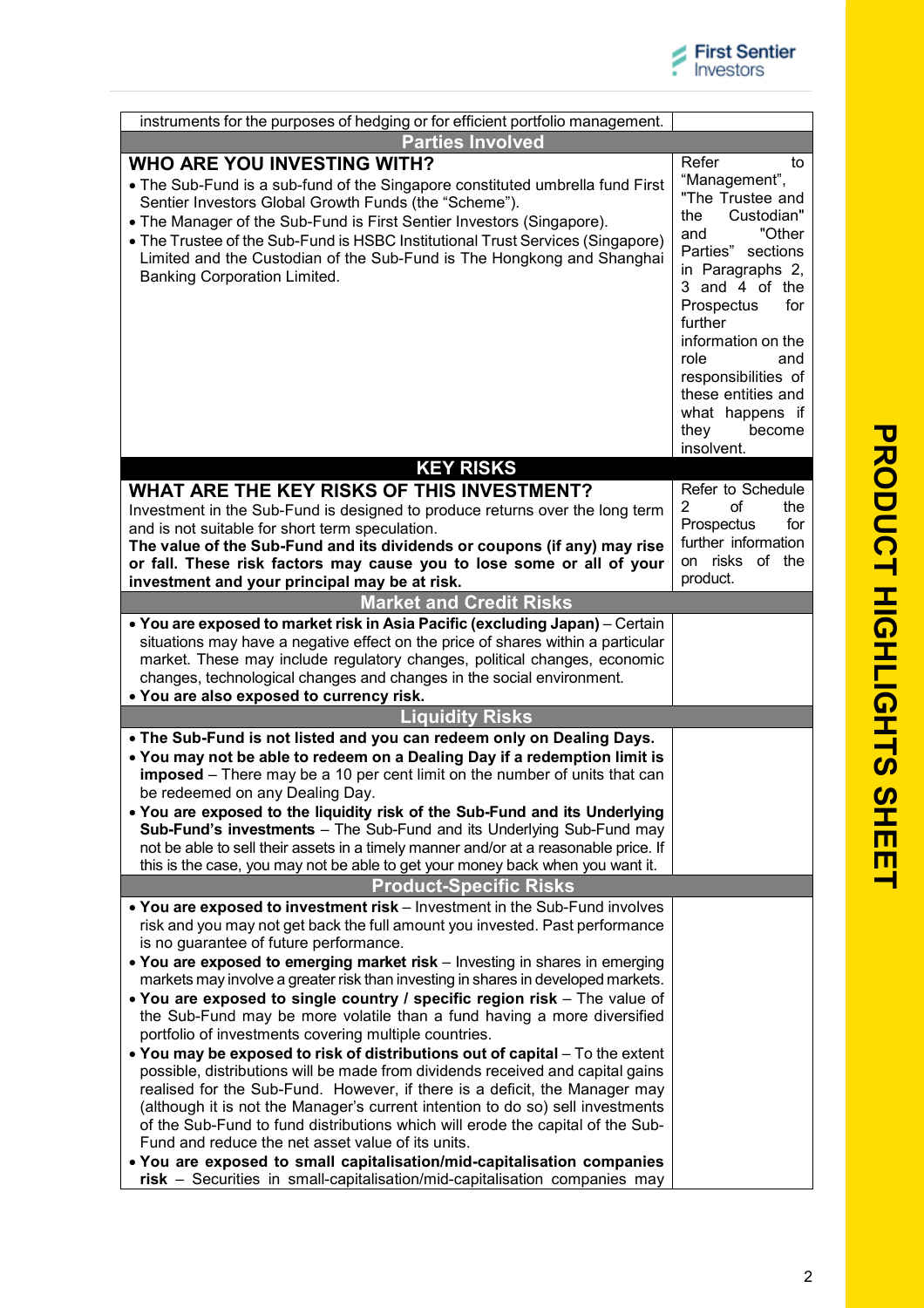| Connects.                                                                     | be more volatile than a fund having a more diversified portfolio of investments.<br>. You are exposed to charges against capital risk - Fees and expenses are<br>charged against the capital of the Sub-Fund (or its Underlying Sub-Fund).<br>Deducting expenses from capital reduces the potential for capital growth and<br>on any redemption. Unitholders may not receive back the full amount invested.<br>. You are also exposed to China market risk, RMB currency and<br>conversion risk, risks associated with the ChiNext market and/or the<br>Science and Technology Innovation Board (STAR Board), equity linked<br>notes risk, risks of investing in China A Shares and other eligible PRC<br>securities and futures via QFII/RQFII, concentration risk and risks<br>specific to investment in eligible China A Shares via the Stock<br>. The Underlying Sub-Fund will be subject to risks associated with its<br>investment into other collective investment schemes. |                              |  |  |
|-------------------------------------------------------------------------------|------------------------------------------------------------------------------------------------------------------------------------------------------------------------------------------------------------------------------------------------------------------------------------------------------------------------------------------------------------------------------------------------------------------------------------------------------------------------------------------------------------------------------------------------------------------------------------------------------------------------------------------------------------------------------------------------------------------------------------------------------------------------------------------------------------------------------------------------------------------------------------------------------------------------------------------------------------------------------------|------------------------------|--|--|
|                                                                               | <b>FEES AND CHARGES</b>                                                                                                                                                                                                                                                                                                                                                                                                                                                                                                                                                                                                                                                                                                                                                                                                                                                                                                                                                            |                              |  |  |
| Payable directly by you                                                       |                                                                                                                                                                                                                                                                                                                                                                                                                                                                                                                                                                                                                                                                                                                                                                                                                                                                                                                                                                                    | Refer to Appendix            |  |  |
| • You will need to pay the following fees and charges as a percentage of your | 4<br>οf<br>the                                                                                                                                                                                                                                                                                                                                                                                                                                                                                                                                                                                                                                                                                                                                                                                                                                                                                                                                                                     |                              |  |  |
| gross investment sum/returns:                                                 |                                                                                                                                                                                                                                                                                                                                                                                                                                                                                                                                                                                                                                                                                                                                                                                                                                                                                                                                                                                    | Prospectus<br>for<br>further |  |  |
| <b>Initial Service Charge</b>                                                 | • Currently 5% (for subscriptions made using<br>or SRS<br>monies)<br>and<br>0%<br>cash<br>(for                                                                                                                                                                                                                                                                                                                                                                                                                                                                                                                                                                                                                                                                                                                                                                                                                                                                                     | information<br>on            |  |  |
|                                                                               | subscriptions<br>into<br>Class<br>$\mathsf{A}$<br>(Quarterly                                                                                                                                                                                                                                                                                                                                                                                                                                                                                                                                                                                                                                                                                                                                                                                                                                                                                                                       | fees and charges.            |  |  |
|                                                                               | <b>CPF</b><br>Distributing) made using<br>monies);                                                                                                                                                                                                                                                                                                                                                                                                                                                                                                                                                                                                                                                                                                                                                                                                                                                                                                                                 |                              |  |  |
|                                                                               | Maximum 5%                                                                                                                                                                                                                                                                                                                                                                                                                                                                                                                                                                                                                                                                                                                                                                                                                                                                                                                                                                         |                              |  |  |
| <b>Realisation Charge</b>                                                     | • Currently NIL; Maximum 2%                                                                                                                                                                                                                                                                                                                                                                                                                                                                                                                                                                                                                                                                                                                                                                                                                                                                                                                                                        |                              |  |  |
| <b>Switching Fee</b>                                                          | • Currently 1% (minimum S\$50); Up to a<br>maximum of the initial service charge                                                                                                                                                                                                                                                                                                                                                                                                                                                                                                                                                                                                                                                                                                                                                                                                                                                                                                   |                              |  |  |
| relevant distributor.<br>Payable by the Sub-Fund from invested proceeds       | impose other fees and charges not disclosed above. Please check with the<br>• The Sub-Fund will pay the following fees and charges to the Manager, the                                                                                                                                                                                                                                                                                                                                                                                                                                                                                                                                                                                                                                                                                                                                                                                                                             |                              |  |  |
| Trustee and other parties:                                                    |                                                                                                                                                                                                                                                                                                                                                                                                                                                                                                                                                                                                                                                                                                                                                                                                                                                                                                                                                                                    |                              |  |  |
| Fees and charges payable by the Sub-Fund<br><b>Annual Management Fee</b>      | • Currently 1.5%; Maximum 2%                                                                                                                                                                                                                                                                                                                                                                                                                                                                                                                                                                                                                                                                                                                                                                                                                                                                                                                                                       |                              |  |  |
| (a) Retained<br>by                                                            | $(a)$ 46.67%<br>to<br>90% <sup>2</sup><br>Annual<br>of                                                                                                                                                                                                                                                                                                                                                                                                                                                                                                                                                                                                                                                                                                                                                                                                                                                                                                                             |                              |  |  |
| <b>Manager</b>                                                                | Management Fee                                                                                                                                                                                                                                                                                                                                                                                                                                                                                                                                                                                                                                                                                                                                                                                                                                                                                                                                                                     |                              |  |  |
| (b) Paid by Manager to                                                        | (b) $10\%$<br>to<br>53.33% <sup>2</sup><br>of<br>Annual                                                                                                                                                                                                                                                                                                                                                                                                                                                                                                                                                                                                                                                                                                                                                                                                                                                                                                                            |                              |  |  |
| distributors (trailer                                                         | Management Fee                                                                                                                                                                                                                                                                                                                                                                                                                                                                                                                                                                                                                                                                                                                                                                                                                                                                                                                                                                     |                              |  |  |
| fee)<br><b>Annual Trustee's Fee</b>                                           | • Currently 0.075% and subject always to a                                                                                                                                                                                                                                                                                                                                                                                                                                                                                                                                                                                                                                                                                                                                                                                                                                                                                                                                         |                              |  |  |
|                                                                               | minimum of S\$12,000; Maximum 0.25%                                                                                                                                                                                                                                                                                                                                                                                                                                                                                                                                                                                                                                                                                                                                                                                                                                                                                                                                                |                              |  |  |
| <b>Performance Fee</b>                                                        | • Currently NIL; Maximum 20%                                                                                                                                                                                                                                                                                                                                                                                                                                                                                                                                                                                                                                                                                                                                                                                                                                                                                                                                                       |                              |  |  |
| <b>Initial Service Charge (on</b>                                             | • Currently NIL; Maximum 5%                                                                                                                                                                                                                                                                                                                                                                                                                                                                                                                                                                                                                                                                                                                                                                                                                                                                                                                                                        |                              |  |  |
| investments<br>into<br>the                                                    |                                                                                                                                                                                                                                                                                                                                                                                                                                                                                                                                                                                                                                                                                                                                                                                                                                                                                                                                                                                    |                              |  |  |
| <b>Underlying Sub-Fund)</b>                                                   |                                                                                                                                                                                                                                                                                                                                                                                                                                                                                                                                                                                                                                                                                                                                                                                                                                                                                                                                                                                    |                              |  |  |
| <b>Anti-Dilution Adjustment</b>                                               | • Up to 2% of the subscription or redemption<br>as the<br>monies<br>case<br>may<br>be,<br>as                                                                                                                                                                                                                                                                                                                                                                                                                                                                                                                                                                                                                                                                                                                                                                                                                                                                                       |                              |  |  |
|                                                                               | determined by the investment manager of                                                                                                                                                                                                                                                                                                                                                                                                                                                                                                                                                                                                                                                                                                                                                                                                                                                                                                                                            |                              |  |  |
|                                                                               | the Underlying Sub-Fund                                                                                                                                                                                                                                                                                                                                                                                                                                                                                                                                                                                                                                                                                                                                                                                                                                                                                                                                                            |                              |  |  |
|                                                                               | Fees and charges payable by the Underlying Sub-Fund                                                                                                                                                                                                                                                                                                                                                                                                                                                                                                                                                                                                                                                                                                                                                                                                                                                                                                                                |                              |  |  |
| <b>Annual</b><br>• Currently 1.5%; Maximum 3%                                 |                                                                                                                                                                                                                                                                                                                                                                                                                                                                                                                                                                                                                                                                                                                                                                                                                                                                                                                                                                                    |                              |  |  |
| <b>Investment</b><br>• Currently rebated to the Sub-Fund, which means         |                                                                                                                                                                                                                                                                                                                                                                                                                                                                                                                                                                                                                                                                                                                                                                                                                                                                                                                                                                                    |                              |  |  |
| <b>Management Fee</b>                                                         | effectively no Annual Investment Management                                                                                                                                                                                                                                                                                                                                                                                                                                                                                                                                                                                                                                                                                                                                                                                                                                                                                                                                        |                              |  |  |

have lower liquidity and their prices are more volatile to adverse economic developments than those of larger capitalisation companies in general. **You are exposed to single sector risk** – The value of the Sub-Fund may

> エ<br>G **H LIG H T** <u>က</u> <u>က</u> **H E E T**

**P R O D U C T**

 $2$  The range may change from time to time without prior notice. Your distributor is required to disclose to you the amount of trailer fee it receives from the Manager.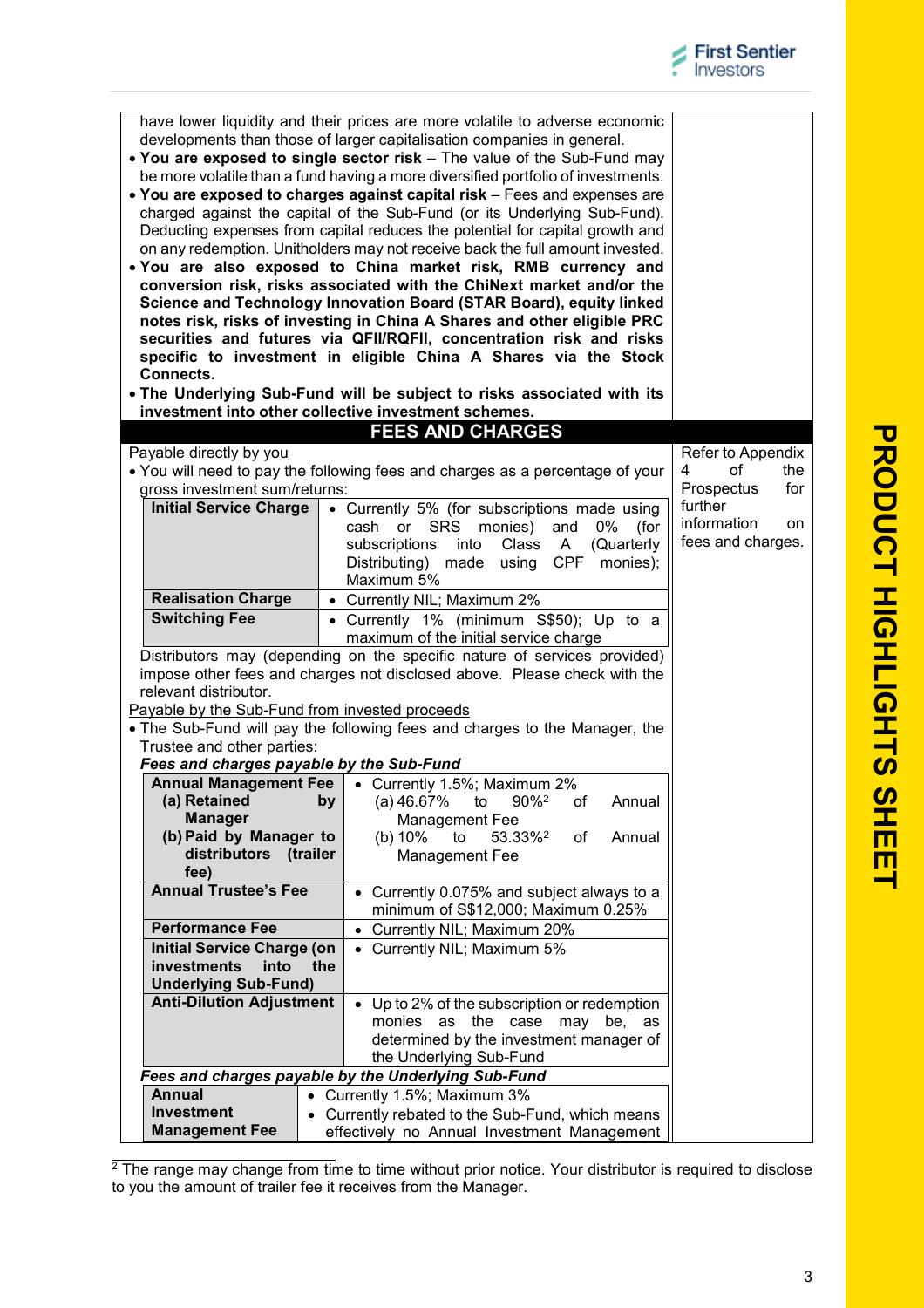|                                                                            | Fee is being paid by the Sub-Fund                                                     |                                               |                               |
|----------------------------------------------------------------------------|---------------------------------------------------------------------------------------|-----------------------------------------------|-------------------------------|
| Annual                                                                     | . Up to 0.45% of the net asset value of the                                           |                                               |                               |
| Depositary's                                                               |                                                                                       | Underlying Sub-Fund depending on the location |                               |
| <b>Safekeeping Fee</b>                                                     | of the relevant assets                                                                |                                               |                               |
| <b>Annual</b>                                                              | • Up to 0.03% per annum of the net asset value of                                     |                                               |                               |
| <b>Administrator Fee</b>                                                   | the Underlying Sub-Fund                                                               |                                               |                               |
| <b>Annual Depositary</b>                                                   | • 0.01% per annum of the net asset value of the                                       |                                               |                               |
| Fee                                                                        | <b>Underlying Sub-Fund</b>                                                            |                                               |                               |
| Other substantial                                                          | $\bullet$ Nil                                                                         |                                               |                               |
| fee or charge*                                                             |                                                                                       |                                               |                               |
|                                                                            | *Based on the Underlying Sub-Fund's audited accounts over the financial               |                                               |                               |
| vear ended 31 December 2020.                                               |                                                                                       |                                               |                               |
|                                                                            | <b>VALUATIONS AND EXITING FROM THIS INVESTMENT</b>                                    |                                               |                               |
|                                                                            | <b>HOW OFTEN ARE VALUATIONS AVAILABLE?</b>                                            |                                               | Refer<br>to                   |
|                                                                            | The actual issue price and realisation price of units are normally published 1        |                                               | "Obtaining Prices             |
|                                                                            | Business Day after the relevant Dealing Day on the Manager's website                  |                                               | Units"<br>of<br>and           |
| (www.firstsentierinvestors.com).                                           |                                                                                       |                                               | "Realisation<br>οf            |
|                                                                            | HOW CAN YOU EXIT FROM THIS INVESTMENT AND WHAT                                        |                                               | Units" sections in            |
|                                                                            | ARE THE RISKS AND COSTS IN DOING SO?                                                  |                                               | Paragraphs<br>14<br>and 12 of |
|                                                                            | . You can exit the Sub-Fund at any time by submitting a duly signed written           |                                               | the<br>Prospectus<br>for      |
|                                                                            | instruction or a completed redemption form to the Manager or its approved             |                                               | further                       |
| distributors.                                                              |                                                                                       |                                               | information<br>on             |
|                                                                            | • If you are a new subscriber, you have the right to cancel your subscription         |                                               | valuation<br>and              |
|                                                                            | within 7 days from the date of purchase without incurring the initial service         |                                               | exiting from the              |
|                                                                            | charge and fees stated above. However, you will have to take the risk for any         |                                               | product.                      |
|                                                                            | price changes in the net asset value of the Sub-Fund since you purchased it           |                                               |                               |
|                                                                            | and the Manager is entitled to deduct from the cancellation proceeds any              |                                               |                               |
| related expenses incurred.                                                 |                                                                                       |                                               |                               |
|                                                                            | • Partial realisations are subject to the minimum class holding applicable to the     |                                               |                               |
| Sub-Fund.                                                                  |                                                                                       |                                               |                               |
| realisation request.                                                       | • You will receive the sale proceeds within 7 Business Days of receipt of your        |                                               |                               |
|                                                                            | • Your exit price is determined as follows (please note that your distributor may     |                                               |                               |
| impose a different cut-off time):                                          |                                                                                       |                                               |                               |
|                                                                            | olf your realisation request is received before 5 p.m. on a Dealing Day, the          |                                               |                               |
|                                                                            | realisation price for that Dealing Day will apply.                                    |                                               |                               |
|                                                                            | $\circ$ If your realisation request is received after 5 p.m. on a Dealing Day or on a |                                               |                               |
|                                                                            | day which is not a Dealing Day, the realisation price for the next Dealing            |                                               |                               |
| Day will apply.                                                            |                                                                                       |                                               |                               |
|                                                                            | • Your sale proceeds will be the realisation price multiplied by the number of        |                                               |                               |
|                                                                            | units sold, less any charges (there is currently no realisation charge                |                                               |                               |
| imposed).                                                                  |                                                                                       |                                               |                               |
| Realisation price                                                          | X Number of units to $=$                                                              | realisation<br>Gross                          |                               |
|                                                                            | be realised                                                                           | proceeds                                      |                               |
| \$1.0138                                                                   | $X$ 1,000<br>$=$                                                                      | \$1,013.80                                    |                               |
| Gross<br>realisation -                                                     | Realisation charge<br>Ξ                                                               | realisation<br>Net                            |                               |
| proceeds                                                                   | \$0.00<br>$=$                                                                         | proceeds<br>\$1,013.80                        |                               |
| \$1,013.80                                                                 | <b>CONTACT INFORMATION</b>                                                            |                                               |                               |
|                                                                            |                                                                                       |                                               |                               |
| <b>HOW DO YOU CONTACT US?</b>                                              |                                                                                       |                                               |                               |
| For enquiries, please contact:                                             |                                                                                       |                                               |                               |
| First Sentier Investors (Singapore)                                        |                                                                                       |                                               |                               |
| (Registration Number 196900420D)<br>Tel: +65 6580 1390  Fax: +65 6580 0800 |                                                                                       |                                               |                               |
| Website: www.firstsentierinvestors.com                                     |                                                                                       |                                               |                               |
| Email: infoSG@firstsentier.com                                             |                                                                                       |                                               |                               |
|                                                                            |                                                                                       |                                               |                               |
| The Manager                                                                |                                                                                       | <b>Distributor</b>                            |                               |

**P**